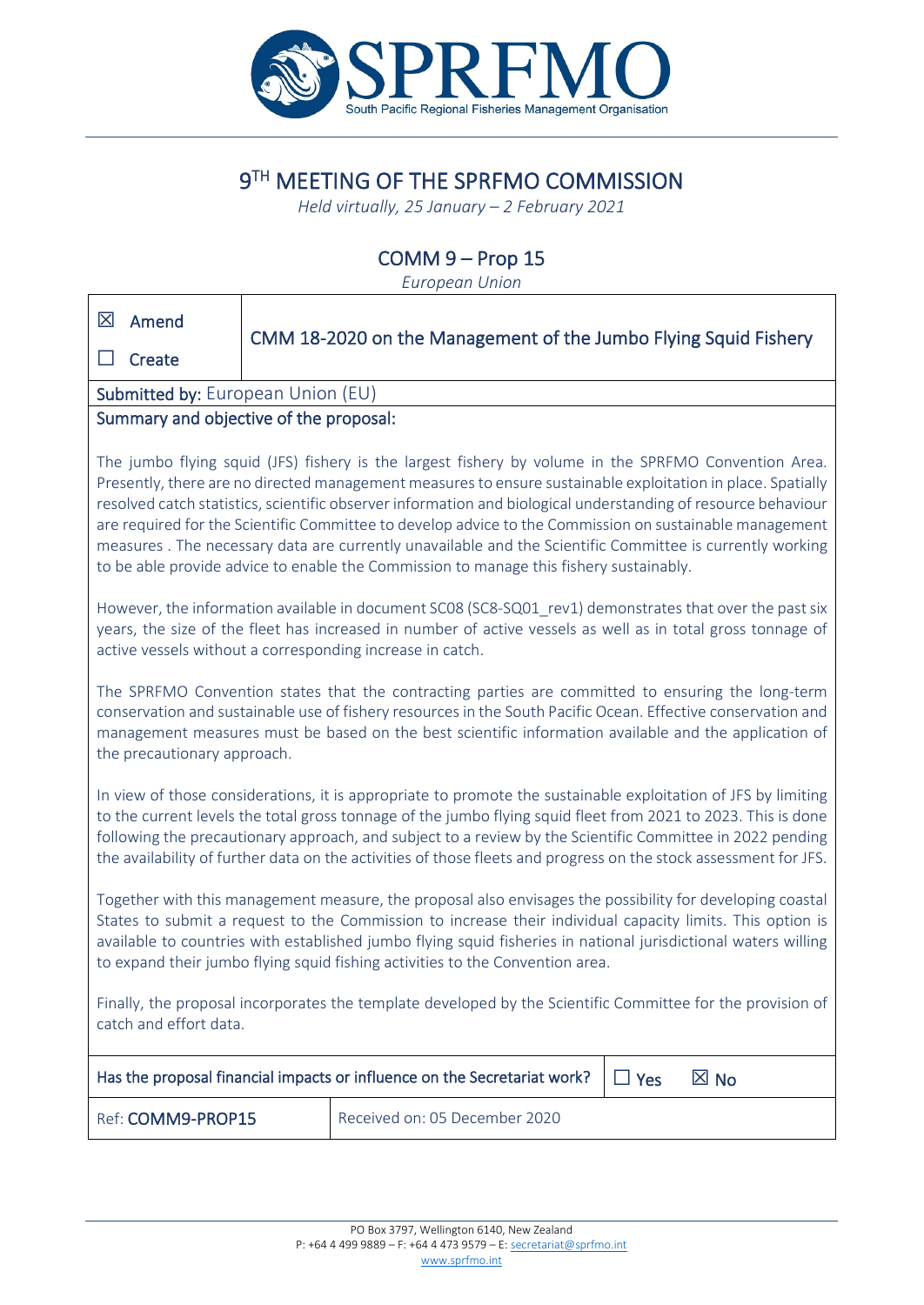

# CMM 18-2021

# Conservation and Management Measure on the Management of the Jumbo Flying Squid Fishery

*(Supersedes CMM18-2020)*

#### The Commission of the South Pacific Regional Fisheries Management Organisation;

*NOTING* that there has been a substantial increase in catches of and fishing effort for jumbo flying squid in the Convention Area since 1990;

*CONCERNED* that there is uncertainty concerning the stock status and exploitation rate of jumbo flying squid;

*TAKING INTO ACCOUNT* the discussions at the 2<sup>nd</sup> Squid Workshop on 5-6 October 2019, the 7<sup>th</sup> meeting of the Scientific Committee from 7 to 12 October 2019 and the 8th meeting of the Scientific Committee from 3 to 8 October 2020;

*BEARING IN MIND* the commitment to apply the precautionary approach and take decisions based on the best scientific and technical information available as set out in Article 3 of the Convention;

*RECOGNISING* that a primary function of the Commission is to adopt Conservation and Management Measures (CMMs) to achieve the objective of the Convention, including, as appropriate, CMMs for particular fish stocks;

*AFFIRMING* its commitment to ensure the long-term conservation and sustainable management of jumbo flying squid stocks in accordance with the objective of the Convention;

*RECOGNISING* the need for effective monitoring and control and surveillance of fishing for jumbo flying squid in the implementation of this measure pending the establishment of monitoring, control and surveillance measures pursuant to Article 27 of the Convention;

*RECALLING* Articles 20(3) and 20(4) of the Convention;

*FURTHER RECALLING* the need set out in Article 4 of the Convention to ensure compatibility of CMMs established for the high seas and those adopted for areas under national jurisdiction, and the duty of Contracting Parties to cooperate to this end;

*RECALLING* also Article 21(1) of the Convention;

*ADOPTS* the following CMM in accordance with Articles 8 and 21 of the Convention:

#### General Provisions

1. This CMM applies to all vessels flagged to Members and Cooperating Non-Contracting Parties (CNCPs) engaged in or intending to engage in fishing for jumbo flying squid (*Dosidicus gigas*) in the Convention Area.

2. Only fishing vessels duly authorised pursuant to Article 25 of the Convention and in accordance with CMM 05-2019 (Record of Vessels) that are flagged to Members and CNCPs shall participate in the fishery for jumbo flying squid in the Convention Area.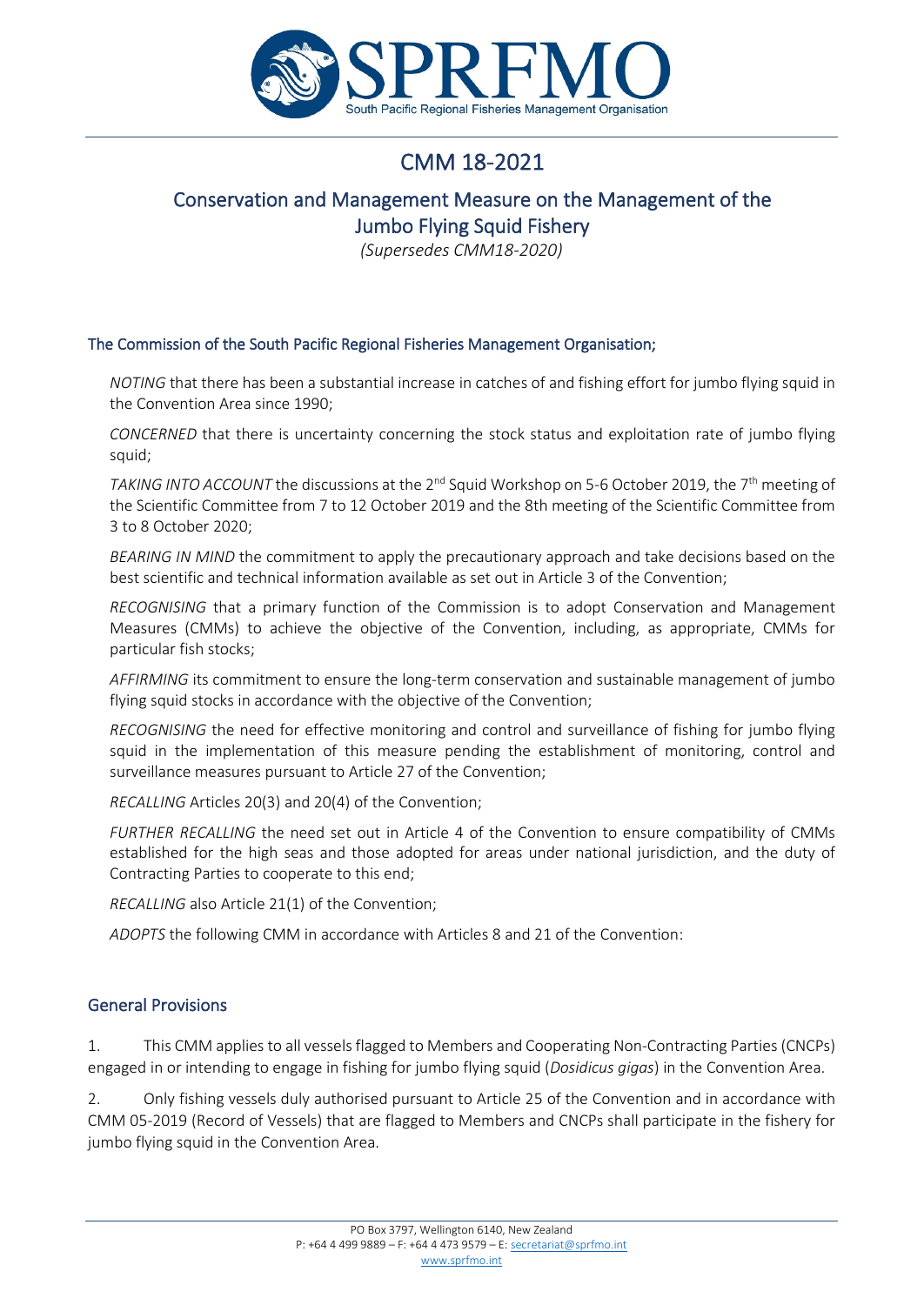

### Effort Management

2.bis The total gross tonnage (GT) of the active fleet that fishes for jumbo flying squid in the SPRFMO Convention Area in 2021 to 2023 shall be limited to the current levels<sup>1</sup>. Members and CNCPs shall ensure that the gross tonnage of active vessels participating in the fishery for jumbo flying squid in the Convention Area does not exceed the current levels. This is without prejudice to any future decisions by the Commission to consider requests by developing coastal States with established jumbo flying squid fisheries in national jurisdictional waters to expand their jumbo flying squid fishing activities to the Convention area. The Scientific Committee shall review the total gross tonnage, at the latest at its 2022 meeting and provide advice to the Commission.

## Data Collection and Reporting

3. Each Member and CNCP participating in the jumbo flying squid fishery shall collect, verify, and provide all required data to the Executive Secretary, in accordance with CMM 02-2020 (Data Standards) and using the templates prepared by the Secretariat<sup>[2](#page-2-1)</sup> and available on the SPRFMO website, including an annual catch report detailing catches on a monthly basis.

4. The Executive Secretary shall verify the annual catch reports submitted by Members and CNCPs against the submitted data. The Executive Secretary shall inform Members and CNCPs of the outcome of the verification exercise and any possible discrepancies encountered.

### Monitoring and Control

5. Members and CNCPs participating in the jumbo flying squid fisheries shall implement a vessel monitoring system (VMS) in accordance with CMM 06-2020 (VMS) and other relevant CMMs adopted by the Commission.

6. Each Member and CNCP participating in the jumbo flying squid fishery shall provide the Executive Secretary a list of vessels<sup>[3](#page-2-2)</sup> they have authorised to fish in the fishery in accordance with Article 25 of the Convention and CMM 05-2019 (Record of Vessels) and other relevant CMMs adopted by the Commission. They shall also notify the Executive Secretary of the vessels that have actively fished or engaged in transhipment in the Convention Area within 30 days of the end of each year. The Executive Secretary shall maintain lists of the vessels so notified and will make them available on the SPRFMO website.

7. The Executive Secretary shall report annually to the Commission on the list of vessels having actively fished or been engaged in transhipment in the Convention Area during the previous year using data provided under CMM 02-2020 (Data Standards).

## Scientific Committee Reports

8. Members and CNCPs shall provide their annual reports, in accordance with the existing guidelines for such reports, in advance of the 2021 Scientific Committee meeting. Members and CNCPs shall also provide observer data for the 2021 fishing season to the Scientific Committee to the maximum extent possible. The

<span id="page-2-0"></span><sup>1</sup> Current levels shall be set at the average of the three most recent years of available data for each Member or CNCP.

<span id="page-2-2"></span><span id="page-2-1"></span> $2$  For the submission of Monthly Catch and Effort data, the template set out in document 'SC8-SQ01 rev1' shall be used.  $3F$ ishing vessels as defined in Article 1 (1)(h) of the Convention.